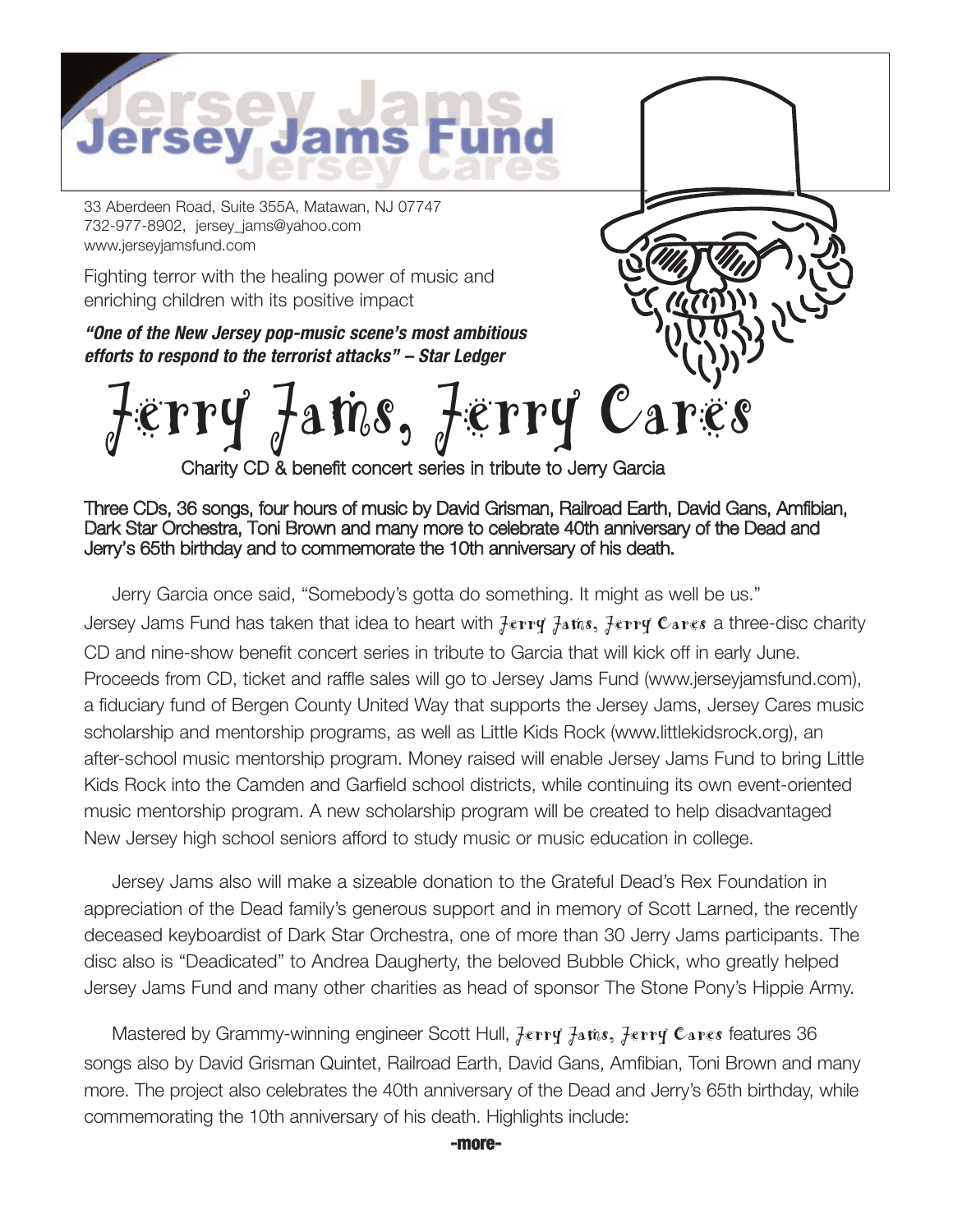• All-star jams featuring Soulfarm with Lakewood native T Lavitz of Jazz Is Dead and Dixie Dregs, Zen Tricksters with Rob Barraco of The Dead, and Matt Angus Thing with drumming great Bernard Purdie

• Reunions of popular New Jersey acts Rose Hill and Nobody's Business First-time ever studio collaborations between cousin singer-songwriters Gregg and Laurie Cagno

• A brilliant Dave Brubeck-like "Dark Star" arranged by John Ginty of Citizen Cope and Robert Randolph fame and featuring singer Kathy Phillips

• A song-oriented acoustic disc featuring stellar roots versions of "Catfish John" by Railroad Earth, "Midnight Moonlight" by Michael Patrick & the Suburban Hillbillies, "Cumberland Blues" by Only Footprints and an instrumental "Friend of the Devil" by C Lanzbom of Soulfarm

• Inspiring liner notes by Grateful Dead spokesman-historian Dennis McNally.

Highlights of the "Jerry Jam" CD release parties include two of the Northeast's most popular festivals, a reunion of members of Relix recording acts Toni Brown Band, Solar Circus and World Within, and a headlining set by the great veteran jam band The Samples. The third annual Jerry Jams, Jerry Cares concert series will include:

• Dark Star Orchestra, 8 p.m. June 3, Count Basie Theatre, 99 Monmouth St., Red Bank. \$25 and \$29.50. Jerry Jams CD for sale for \$20, along with \$1 raffle tickets for DSO merchandise and Count Basie tickets. (732) 842-9000, www.countbasietheatre.org

• Alligator, 10 p.m. June 17, Tierney's, 136 Valley Road, Montclair. \$6, includes three raffle tickets to win Dead/Jerry merchandise, including Jerry Jams CD, which also will be for sale. 21 and up. (973) 744-9785, www.tierneystavern.com

• Black Potatoe Festival, July 8-10, Red Mill Museum Village, 56 Main St., Clinton. Info announced soon at 908-735-6429 and www.blackpotatoe.com

• Scarecrow Collection, Matt Angus Thing, Swampadelica, Patrick Fitzsimmons, Stir Fried, Catherine Moon, Soulfarm, 8 p.m. Saturday, August 6, Mexicali Blues, 1409 Queen Anne Road, Teaneck. \$20, includes "Jerry Jams" CD, raffle ticket to win Dead merch & free Mexican muchies buffet from 8-9:30 p.m. 201-833-0011, www.mexicaliblues.com, www.createavibe.com

• The Samples, Amfibian, Rose Hill reunion, Ja Fizz, J-Pat, Water, Nobody's Business w/Liz Brody, Jones, Natural Breakdown, Bohemian Sunrise, 2-10 p.m., **Sunday, Aug. 7, Stone Pony**, 913 Ocean Ave., Asbury Park. \$20, includes **Jerry Jams, Jerry Cares** CD & raffle ticket to win Dead merchandise. All-ages, free 15 & under. 732-502-0600, www.stoneponyonline.com

• Gathering of the Vibes, Aug. 13, Indian Lookout Country Club, Mariaville, NY. Jerry Jams CD for sale. For tickets, call 800-677-8650 or visit www.gatheringofthevibes.com

• Relix Reunion Revue, Toni Brown Band, Juggling Suns, Michael Patrick & the Suburban Hillbillies, Dyer Weed, Only Footprints, Gregg Cagno, Laurie Cagno, Mike G. & Friends, Caren Kennedy, 2-10 p.m., Sunday, Aug. 14, Havana, 105 S. Main Street, New Hope. \$20, includes **Jerry Jams, Jerry Cares** CD and raffle ticket for many prizes. All-ages, free for 15 and under. Bring the kids for Jerry's birthday cake, games, children's art project/display and raffle for Deaddy Bears & Love Me Do harmonica package. 215-862-5501, www.havananewhope.com